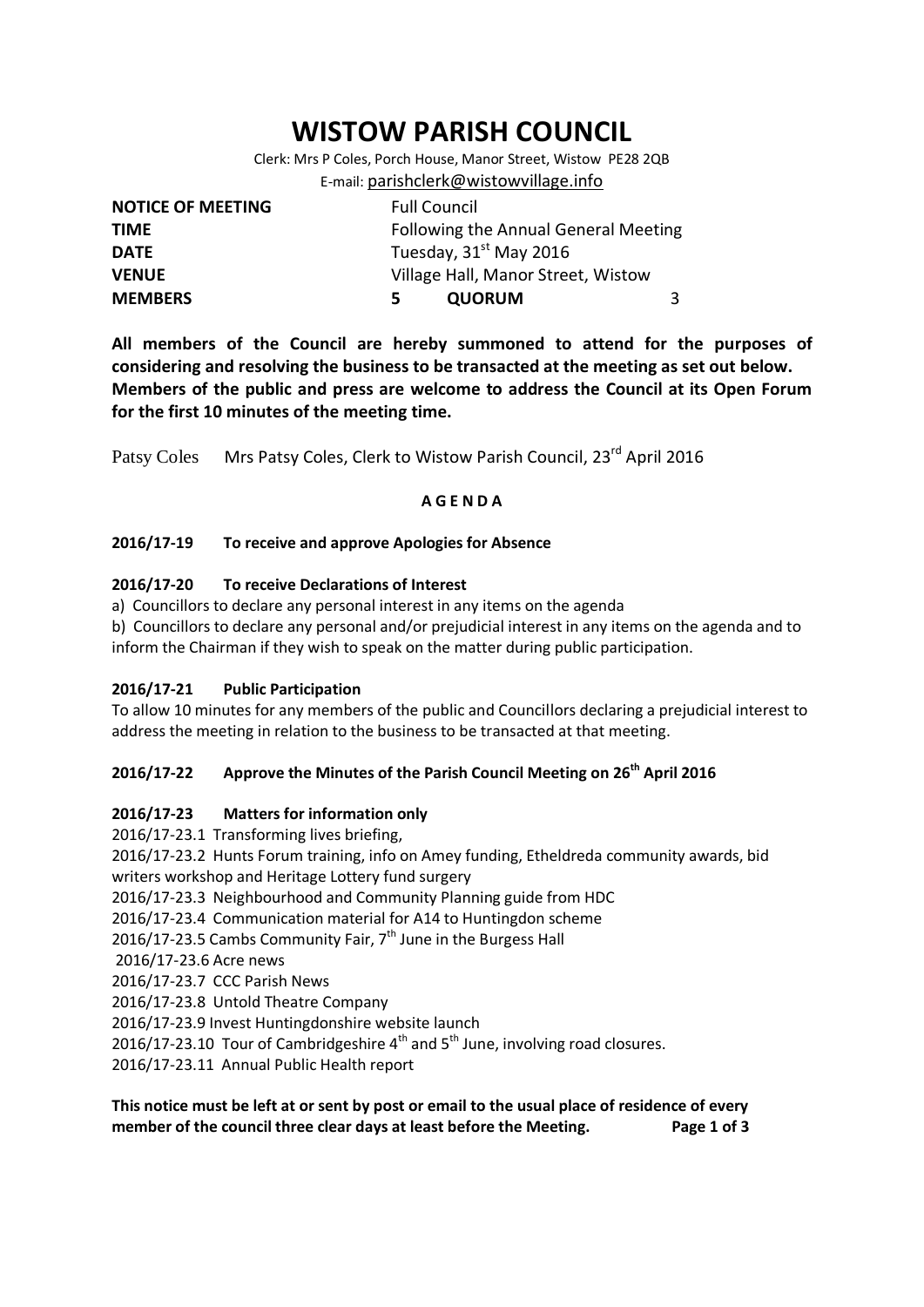Page 2

# **2016/17-24 Policing Matters**

- 2016/17-24.1 Speedwatch Update and training.
- 2016/17-24.2 ECops updates (various)
- 2016/17-24.3 Update on Crime Figures and any other matters
- 2016/17-24.4 Message from Sir Graham Bright on leaving PCC office

# **2016/17-25 To receive reports from County and District – Mr M Tew, Mr P Bucknell and Mrs J Tavener**

## **2016/17-26 Finance**

| a) to approve the Financial Statement and Cashflow for May |          |
|------------------------------------------------------------|----------|
| b) to approve payment of outstanding amounts               |          |
| CGM grass cutting                                          | £1500.00 |
| Mrs P Coles, salary                                        | £285.51  |
| Mrs P Coles, expenses                                      | £44.43   |
| Mrs R Moore, internal audit                                | £50.00   |
| .                                                          |          |

**2016/17-26** c) Income in May, invoice raised to CCC for grass cutting £474.33

## **2016/17-27 Correspondence**

- 2016/17-27.1 Invitation to Heritage Lottery Green spaces event on  $1<sup>st</sup>$  July.
- 2016/17-27.2 Electoral review of Cambridgeshire- draft recommendations

## **2016/17-28 To consider any Planning Applications received and planning related issues**

- 2016/17-28.1 Chestnuts Farm, Church Street , Wistow (ref 16/00773/HHFUL) Proposed replacement garage and store.
- 2016/17-28.2 Response regarding planning permission and height of wall in Harris Lane.
- 2016/17-28.3 Correspondence regarding new planning system
- 2016/17-28.4 Registering a Community Asset

# **2016/17-29 Highways Report/Traffic Matters**

- 2016/17-29.1 Review of MVAS purchase
- 2016/17-29.2 Review of CCTV
- 2016/17.29.3 Invitation to Highways open days, Monday  $18<sup>th</sup>$  July in Huntingdon
- 2016/17-29.4 Any other outstanding issues

#### **2016/17-30 Maintenance Issues**

2016/17-30.1 Playground – any outstanding matters – progress on work from annual inspection 2016/17-30.2 Playground rota/risk assessment forms, Mr Leigh - May .

#### **2016/17-31 Annual Audit**

- 2016/17-31.1 Mrs Moore has now carried out the internal audit
- 2016/17-31.2 To approve the accounts and confirm they truly reflect the financial position
- 2016/17-31.3 To approve the account statements shown in the annual return
- 2016/17-31.4 To read and approve the annual governance statement

# **This notice must be left at or sent by post or email to the usual place of residence of every member of the council three clear days at least before the Meeting. Page 2 of** 3